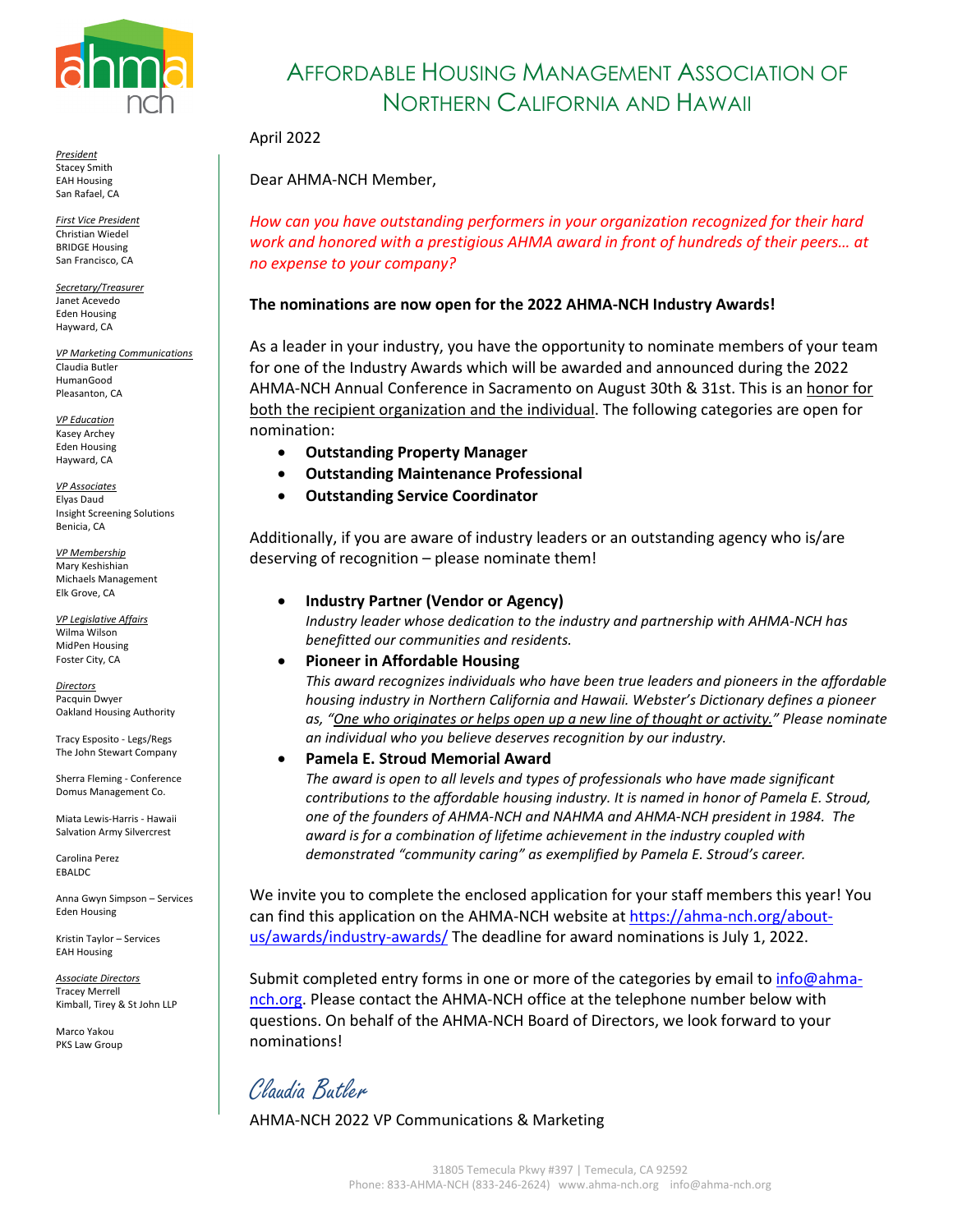

AFFORDABLE HOUSING MANAGEMENT ASSOCIATION OF NORTHERN CALIFORNIA AND HAWAII

# **2022 INDUSTRY AWARDS**

Annually AHMA-NCH recognizes the many challenges and opportunities facing individuals in all aspects of the affordable housing industry with an awards program to recognize individuals for their outstanding contributions to the multifamily affordable housing industry. A special committee appointed by the President of the AHMA-NCH Board of Directors will judge the nominations.

*The awards will be announced during the 2022 AHMA-NCH Annual Conference and Trade Show in Sacramento August 30th & 31st. Winners will be notified and asked to make a thank you video to incorporate.*

*The application deadline for nominations is Friday, July 1, 2022.*

#### **Here are the award categories which AHMA-NCH invites you to nominate:**

**Outstanding Property Manager:** Staff who demonstrates out of the ordinary initiative, creativity and resourcefulness in working to provide a high level of resident satisfaction and occupancy, manage the property to budget, and develop and supervise his/her staff. Has achieved significant or unique outcomes as a result of their work. Is recognized as a leader by his/her peers.

**Outstanding Maintenance Professional:** Staff who demonstrates excellence and professionalism in performing their work.

**Outstanding Service Coordinator:** Staff who demonstrates out of the ordinary initiative, creativity and resourcefulness in working to improve the lives of their residents and community in areas such as education, program development and advocacy. This person will have achieved significant or unique outcomes as a result of their work and is recognized as a leader by his/her peers.

**Industry Partner**: Industry leader whose dedication to the industry and partnership with AHMA-NCH has benefitted our communities and residents.

**Pioneer in Affordable Housing**: Nominate individuals who have been a true leader and a pioneer in the affordable housing industry in northern California and Hawaii.

**Pamela E. Stroud Award for Lifetime Achievement in the Affordable Housing Industry**: Open to all levels and types of professionals who have made significant contributions to the affordable housing industry.

If you have any questions or need more information, contact AHMA-NCH at (833) 246-2624. Please submit completed entry forms in one or more categories to:

**AHMA-NCH Awards Committee info@ahma-nch.org** *Submissions* 

*due by July 1st 2022*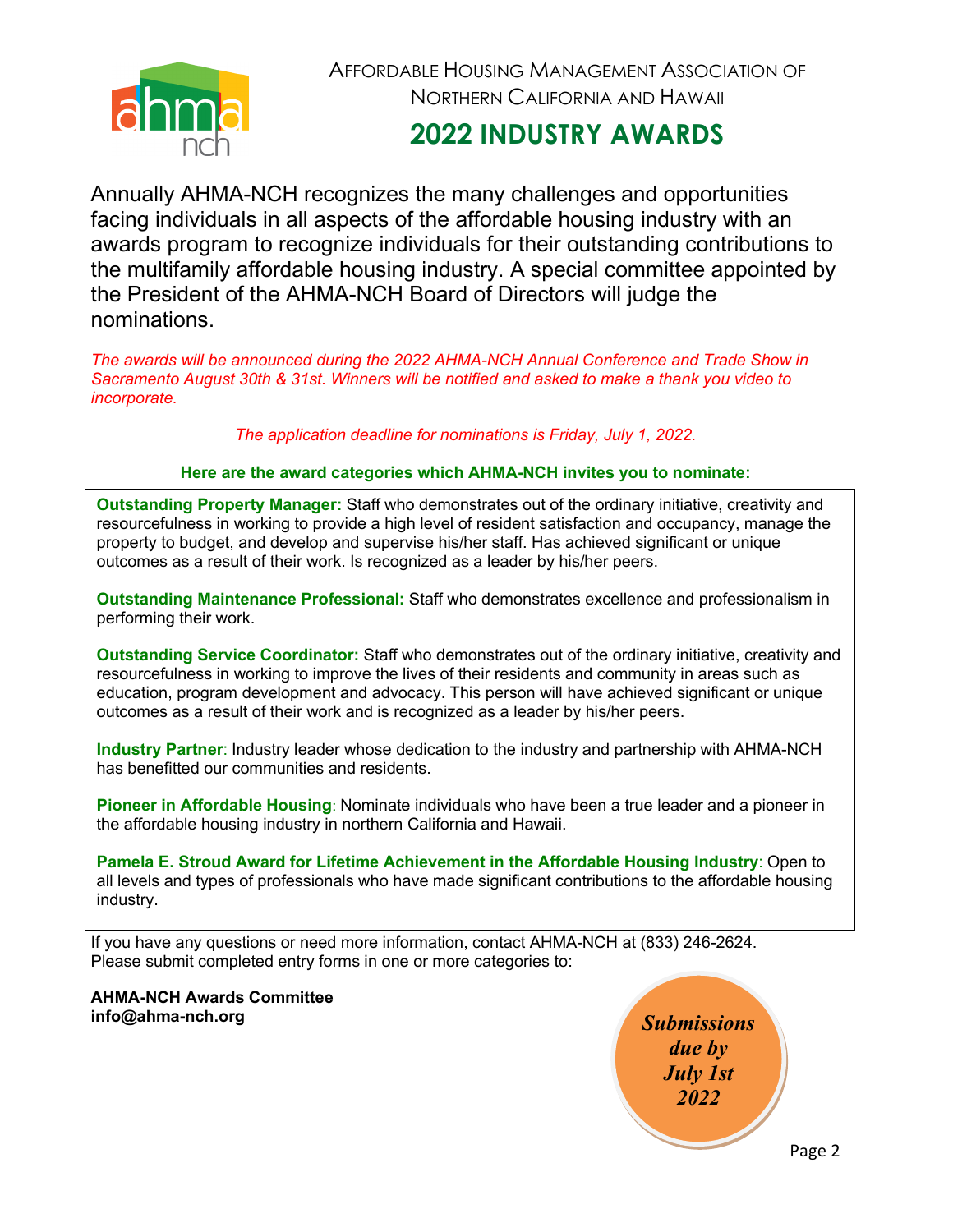

### **AHMA-NCH 2022 INDUSTRY AWARDS NOMINATION FORM**

| <b>NAME OF NOMINEE:</b>                                                                                                                                                                                                       |     |                                               |                                                                                                                        |
|-------------------------------------------------------------------------------------------------------------------------------------------------------------------------------------------------------------------------------|-----|-----------------------------------------------|------------------------------------------------------------------------------------------------------------------------|
| TITLE:                                                                                                                                                                                                                        |     |                                               |                                                                                                                        |
| <b>AWARD CATEGORY</b>                                                                                                                                                                                                         |     |                                               | <b>PROPERTY CATEGORY</b> (check all applicable)                                                                        |
| □ Affordable Housing Property Manager<br>□ Affordable Housing Maintenance Professional<br>□ Affordable Housing Service Coordinator                                                                                            |     | $\Box$ HUD<br>$\Box$ Tax Credit $\Box$ Senior | $\Box$ Family<br>$\Box$ USDA-RHS $\Box$ Disabled/Handicapped<br>$\Box$ Other (describe) ______________________________ |
| <b>Property Name</b>                                                                                                                                                                                                          |     |                                               |                                                                                                                        |
|                                                                                                                                                                                                                               |     |                                               |                                                                                                                        |
| Name of Management Agent Management Agent Management Agent Management Agent                                                                                                                                                   |     |                                               |                                                                                                                        |
| MgmtAgentAddress/City/State/Zip___________________                                                                                                                                                                            |     |                                               |                                                                                                                        |
| <b>Contact Person</b>                                                                                                                                                                                                         |     |                                               | Phone 2008 2009 2010 2010 2010 2010 2011 2021 2022 2023 2024 2022 2023 2024 2022 2023 2024 2025 2026 2027 2028         |
| Fax ______                                                                                                                                                                                                                    |     | Email                                         | <u> 1989 - Johann Barbara, martxa alemaniar a</u>                                                                      |
| Nominated by<br><u>Nominated</u> by                                                                                                                                                                                           |     |                                               | Company/Property_________________________________                                                                      |
| Phone and the contract of the contract of the contract of the contract of the contract of the contract of the contract of the contract of the contract of the contract of the contract of the contract of the contract of the | Fax | Email                                         |                                                                                                                        |

*What qualities does the nominee have that reflect the goals of this award? Attach additional pages if necessary.*

*Please describe the nominee's significant contributions and why you are nominating her/him for this award. Attach additional pages if necessary.*

Nominated by: \_\_\_\_\_\_\_\_\_\_\_\_\_\_\_\_\_\_\_\_\_\_\_\_\_\_\_\_ Organization: \_\_\_\_\_\_\_\_\_\_\_\_\_\_\_\_\_\_\_\_\_\_\_\_

Phone: \_\_\_\_\_\_\_\_\_\_\_\_\_\_\_\_\_\_\_\_\_\_\_\_ Email : \_\_\_\_\_\_\_\_\_\_\_\_\_\_\_\_\_\_\_\_\_\_\_\_\_\_\_\_\_\_\_\_\_\_\_\_\_\_

**E-mail nominations to: info@ahma-nch.org DEADLINE FOR SUBMISSIONS: July 1, 2022**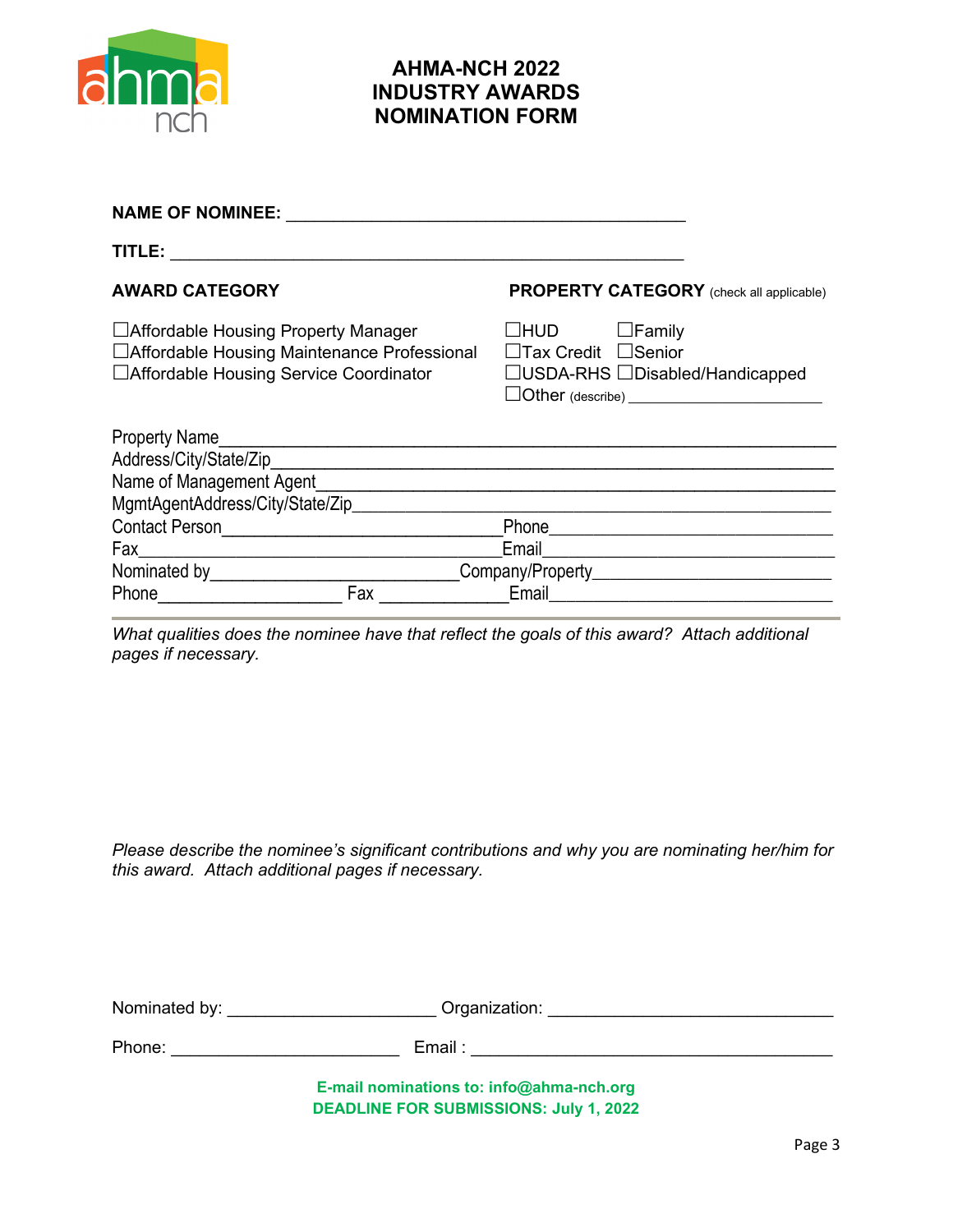## AHMA-NCH NOMINATION FORM **2022 INDUSTRY PARTNER AWARD**



Industry leader or company whose dedication to the industry and partnership with AHMA-NCH has benefitted our communities and residents.

| <b>NAME OF NOMINEE:</b> |  |
|-------------------------|--|
|                         |  |

**ORGANIZATION:** \_\_\_\_\_\_\_\_\_\_\_\_\_\_\_\_\_\_\_\_\_\_\_\_\_\_\_\_\_\_\_\_\_\_\_\_\_\_\_\_\_\_\_\_\_\_\_\_\_\_\_\_\_\_\_\_\_\_\_\_\_

*Please explain why you believe this individual or company deserves recognition as the AHMA-NCH 2022 Industry Partner. Include "real-life" examples if possible.*

*In what capacity have you worked with this individual/agency?*

| Nominated by: | Organization: |  |
|---------------|---------------|--|
| Phone:        | Email:        |  |
|               |               |  |

**E-mail nominations to: info@ahma-nch.org DEADLINE FOR SUBMISSIONS: July 1, 2022**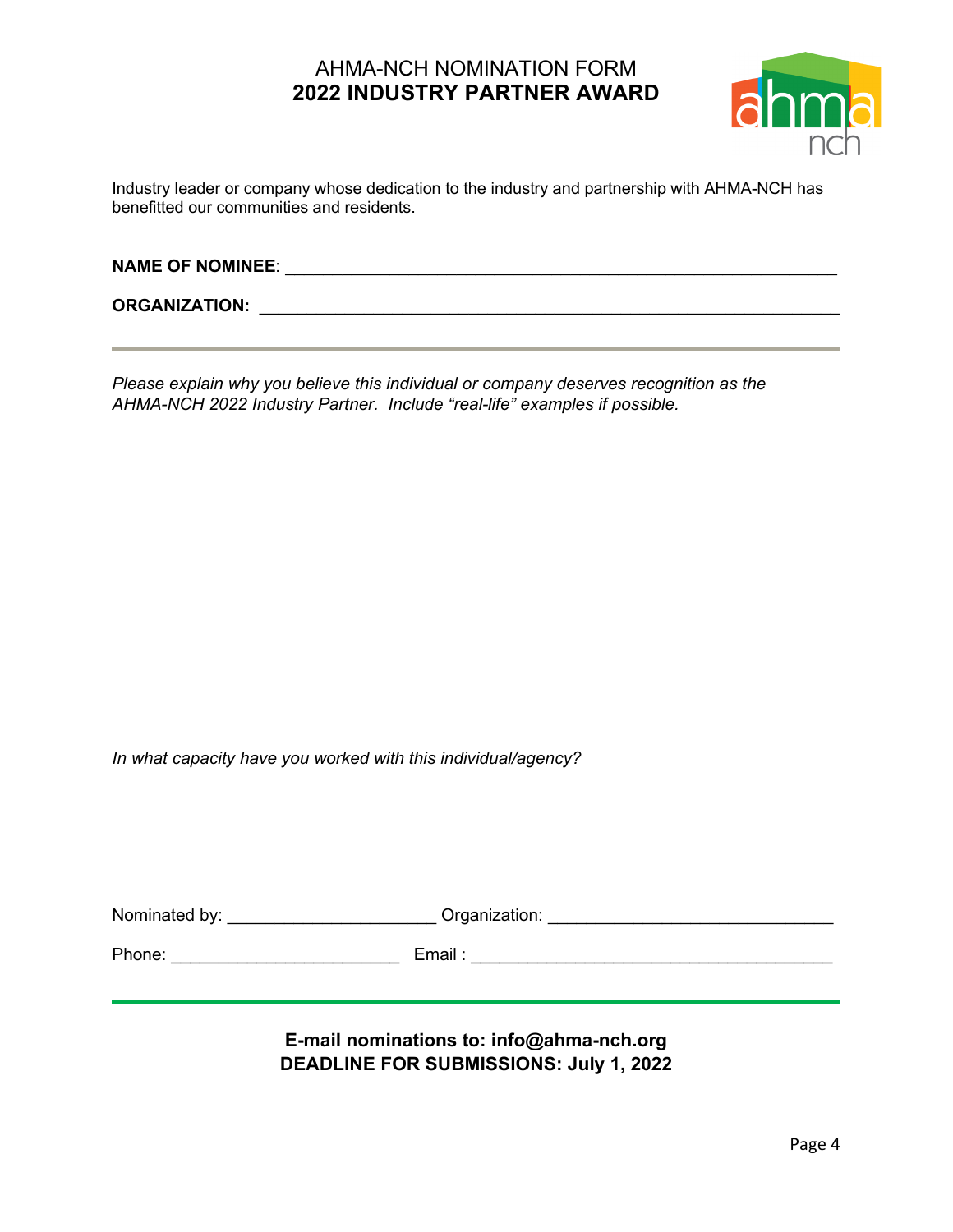## **AHMA-NCH NOMINATION FORM 2022 PIONEER IN AFFORDABLE HOUSING AWARD**



This award recognizes individuals who have been true leaders and pioneers in the affordable housing industry in Northern California and Hawaii.

Webster's Dictionary defines a pioneer as, "One who originates or helps open up a new line of thought or activity." Please nominate an individual who you believe deserves recognition by our industry.

## **NAME OF NOMINEE**: \_\_\_\_\_\_\_\_\_\_\_\_\_\_\_\_\_\_\_\_\_\_\_\_\_\_\_\_\_\_\_\_\_\_\_\_\_\_\_\_\_\_\_\_\_\_\_\_\_\_\_\_\_\_\_\_\_\_

**ORGANIZATION:** \_\_\_\_\_\_\_\_\_\_\_\_\_\_\_\_\_\_\_\_\_\_\_\_\_\_\_\_\_\_\_\_\_\_\_\_\_\_\_\_\_\_\_\_\_\_\_\_\_\_\_\_\_\_\_\_\_\_\_\_\_

*Please explain why you believe this individual deserves recognition as the AHMA-NCH 2022 Pioneer in Affordable Housing. Include "real-life" examples if possible.*

*In what capacity have you worked with this individual?*

| Nominated by: | Organization: |  |
|---------------|---------------|--|
|               |               |  |
| Phone:        | Email         |  |

#### **E-mail nominations to: info@ahma-nch.org DEADLINE FOR SUBMISSIONS: July 1, 2022**